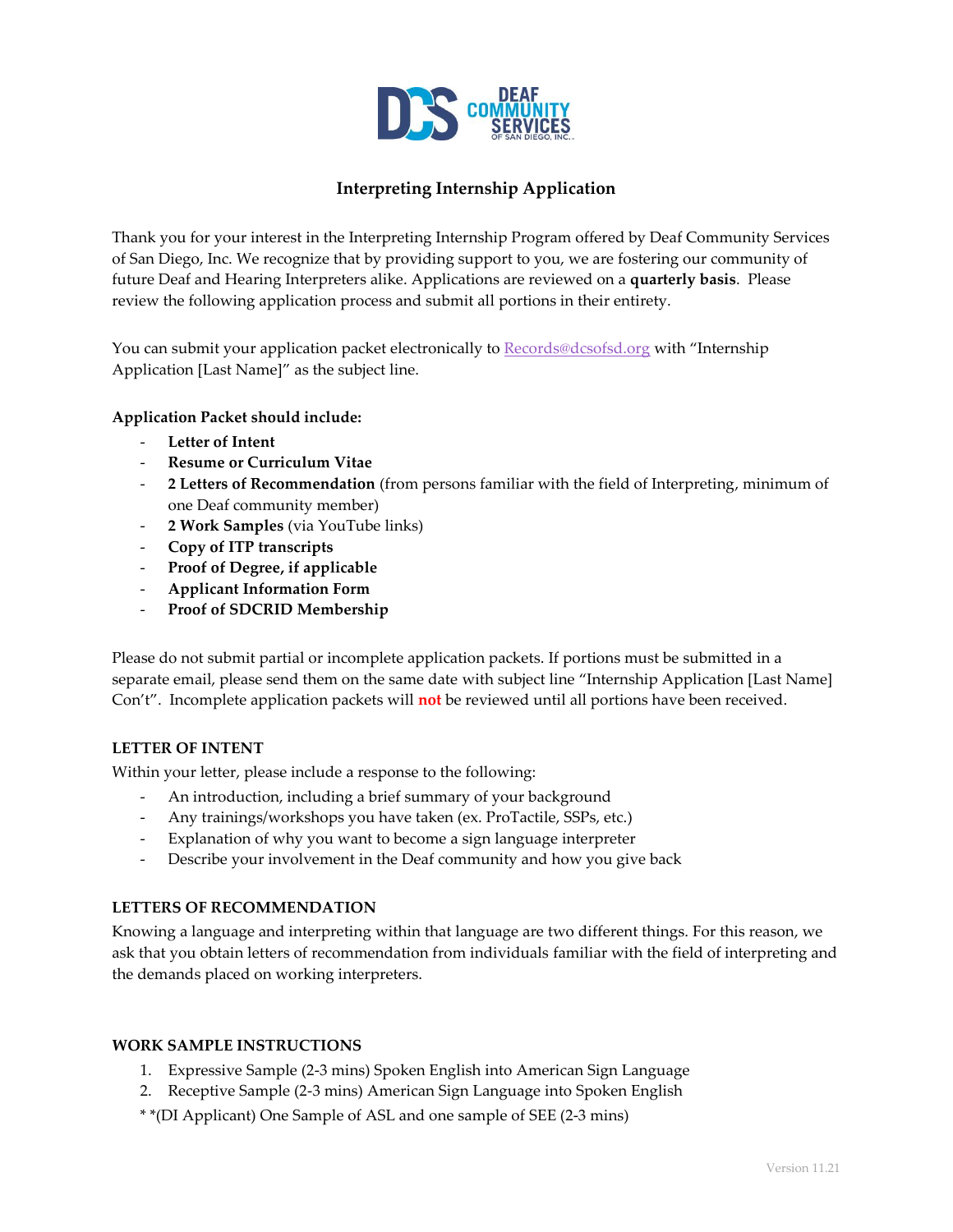- Samples of your work should follow the above time requirements. If the original text is longer, only submit the requested time. The applicant should select a text that he/she/they have **not** previously viewed or listened to, but within a subject matter that is familiar. For example, if the applicant has previously worked in a pet store, an appropriate text is "How to Care for Your Pet", or something similar is acceptable.
- **VIDEO FORMAT**: Our preferred method of receiving work samples (and later recorded work submitted for evaluation) is via YouTube. YouTube allows you to easily upload the video that is private, secure, and can be accessed remotely on any computer. We have tried numerous other methods; this seems to be the most user friendly for all. If you have another method you would like to try, please send a test video prior to sending your Final Submission.

\*\*Please review the video quality before submitting. Videos that have poor lighting, are blurry, or bouncy will not be viewed and you will be asked to resubmit a new work sample. \*\*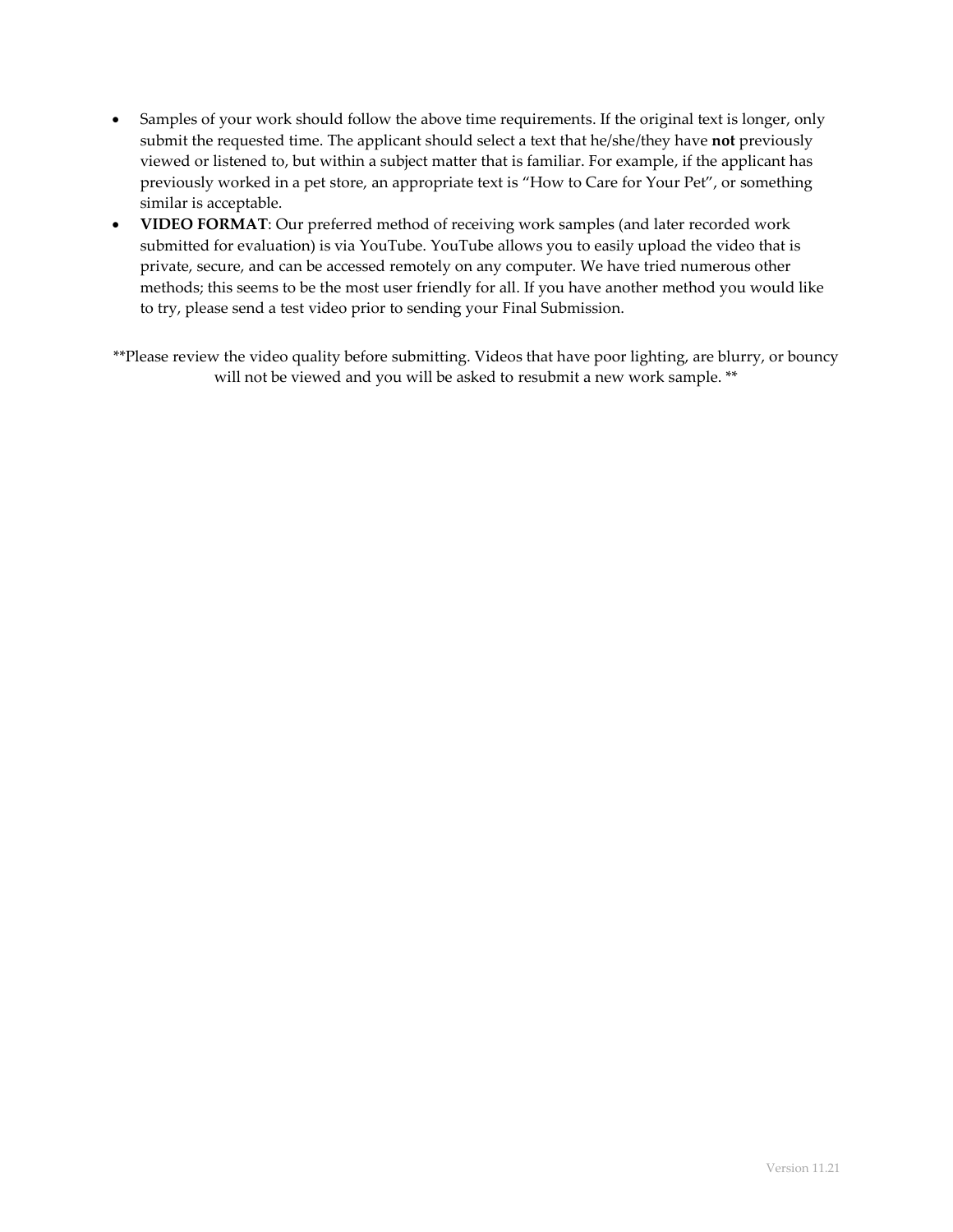# **Internship Application**



| <b>Contact Information</b>                                            |                    |  |                                           |                 |
|-----------------------------------------------------------------------|--------------------|--|-------------------------------------------|-----------------|
| Name                                                                  |                    |  |                                           |                 |
| Preferred Name/Pro Nouns                                              |                    |  |                                           |                 |
| <b>Street Address</b>                                                 |                    |  |                                           |                 |
| City, Street, Zip Code                                                |                    |  |                                           |                 |
| Phone Number                                                          |                    |  |                                           |                 |
| <b>E-Mail Address</b>                                                 |                    |  |                                           |                 |
| Availability<br>During which hours are you available for assignments? |                    |  |                                           |                 |
| __ Weekday mornings                                                   |                    |  |                                           |                 |
| __ Weekday afternoons                                                 |                    |  | __ Weekend mornings<br>Weekend afternoons |                 |
| __ Weekday evenings                                                   |                    |  | __ Weekend evenings                       |                 |
| __ Late Night (ER?)                                                   |                    |  |                                           |                 |
|                                                                       |                    |  |                                           |                 |
| (2) Professional References                                           |                    |  |                                           |                 |
| Deaf                                                                  | __ Hard of Hearing |  | DeafBlind                                 | $\_\_$ Hearing  |
|                                                                       |                    |  |                                           |                 |
|                                                                       |                    |  |                                           |                 |
| How do you know this individual?                                      |                    |  |                                           |                 |
|                                                                       |                    |  |                                           |                 |
| Deaf                                                                  | Hard of Hearing    |  | DeafBlind                                 | $\_\_\$ Hearing |
|                                                                       |                    |  |                                           |                 |
|                                                                       |                    |  |                                           |                 |
| How do you know this individual?                                      |                    |  |                                           |                 |
|                                                                       |                    |  |                                           |                 |

College/University Interpreting Program you attended:

Name of College/University: \_\_\_\_\_\_\_\_\_\_\_\_\_\_\_\_\_\_\_\_\_\_\_\_\_\_\_\_\_\_\_\_\_\_\_\_\_\_\_\_\_\_\_\_\_\_

Year Graduated:\_\_\_\_\_\_\_\_\_\_\_\_\_\_\_